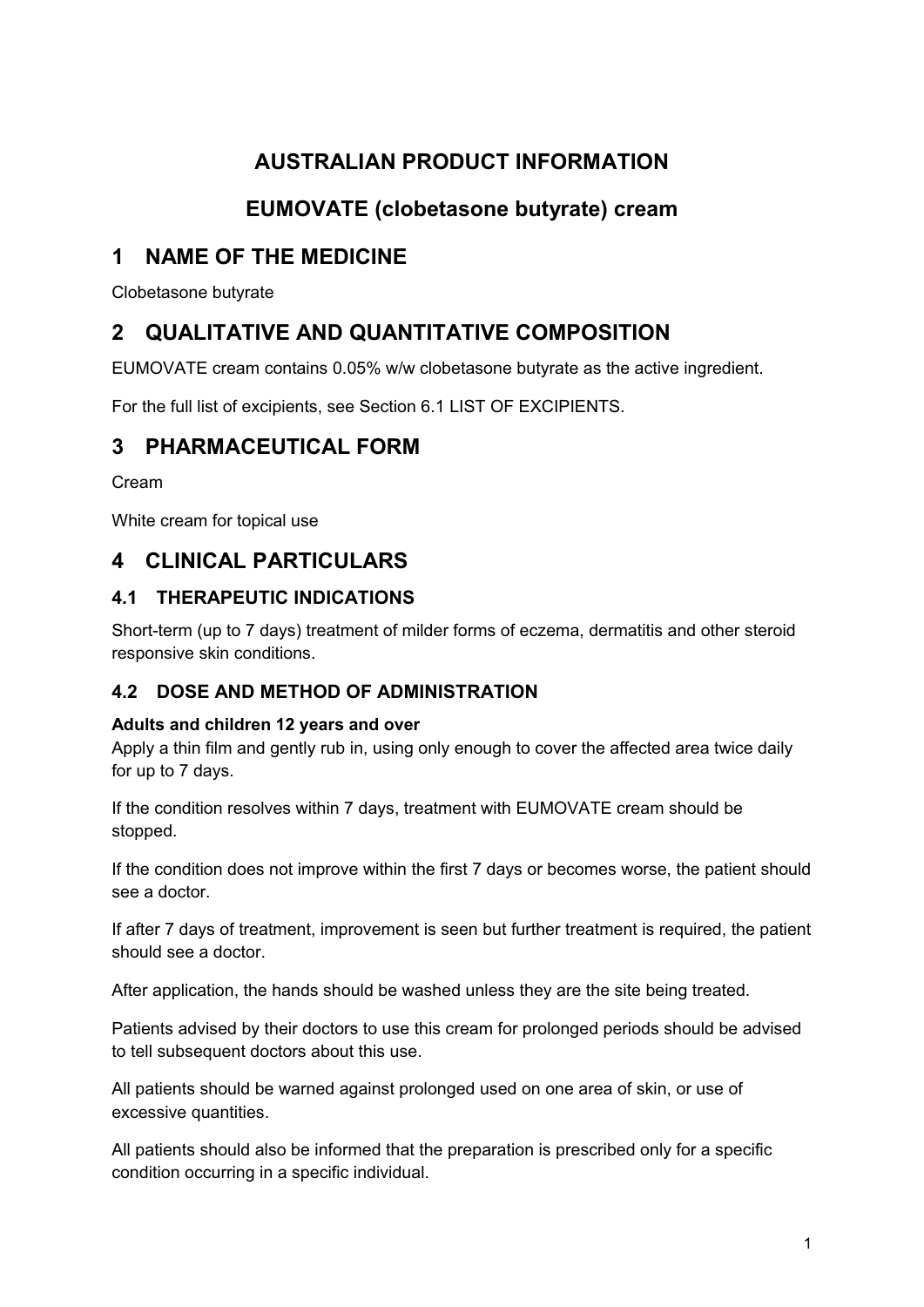#### **Children**

Use in children under 12 years only on the advice of a doctor. Children are more likely to develop local and systemic adverse reactions of topical corticosteroids and, in general, require shorter courses and less potent agents than adults.

Care should be taken when using EUMOVATE cream to ensure the amount applied is the minimum that provided therapeutic benefit.

#### **Elderly**

Clinical studies have not identified differences in responses between the elderly and younger patients. The greater frequency of decreased hepatic or renal function in the elderly may delay elimination if systemic absorption occurs. Therefore the minimum quantity should be used for the shortest duration to achieve the desired clinical benefit.

#### **Renal/Hepatic Impairment**

In case of systemic absorption (when application is over a large surface area for a prolonged period) metabolism and elimination may be delayed therefore increasing the risk of systemic toxicity. Therefore the minimum quantity should be used for the shortest duration to achieve the desired clinical benefit.

## **4.3 CONTRAINDICATIONS**

EUMOVATE cream should not be used in patients with a history of hypersensitivity to clobetasone butyrate or to any of the excipients in the product.

The following conditions should not be treated with EUMOVATE cream:

- Rosacea, acne, pruritus without rash, perioral dermatitis.
- Untreated bacterial infections such as cellulitis, folliculitis, furunculosis or impetigo.
- Fungal infections such as those associated with tinea (eg athletes foot, jock itch).
- Viral infections including cold sores (herpes simplex), chicken pox or shingles (Varicella zoster) or vaccinia.
- Parasitic infestations such as scabies.

Do not use on broken or infected skin or on inflamed skin near chronic ulcers.

Topical corticosteroids inhibit wound healing processes and are contraindicated in skin ulcers, cuts and abrasions.

### **4.4 SPECIAL WARNINGS AND PRECAUTIONS FOR USE**

Manifestations of hypercortolism (Cushing's syndrome) can occur in some individuals, due to prolonged duration of use, extensive application to the skin, or because of increased systemic absorption due to use of occlusive dressings or application to broken or thin skin.

The management of eczema and dermatitis in adults and children usually requires the supervision of a doctor.

Visual disturbances have been reported with the use of systemic and topical corticosteroids as a result of increased systemic availability and direct contact with the eyes.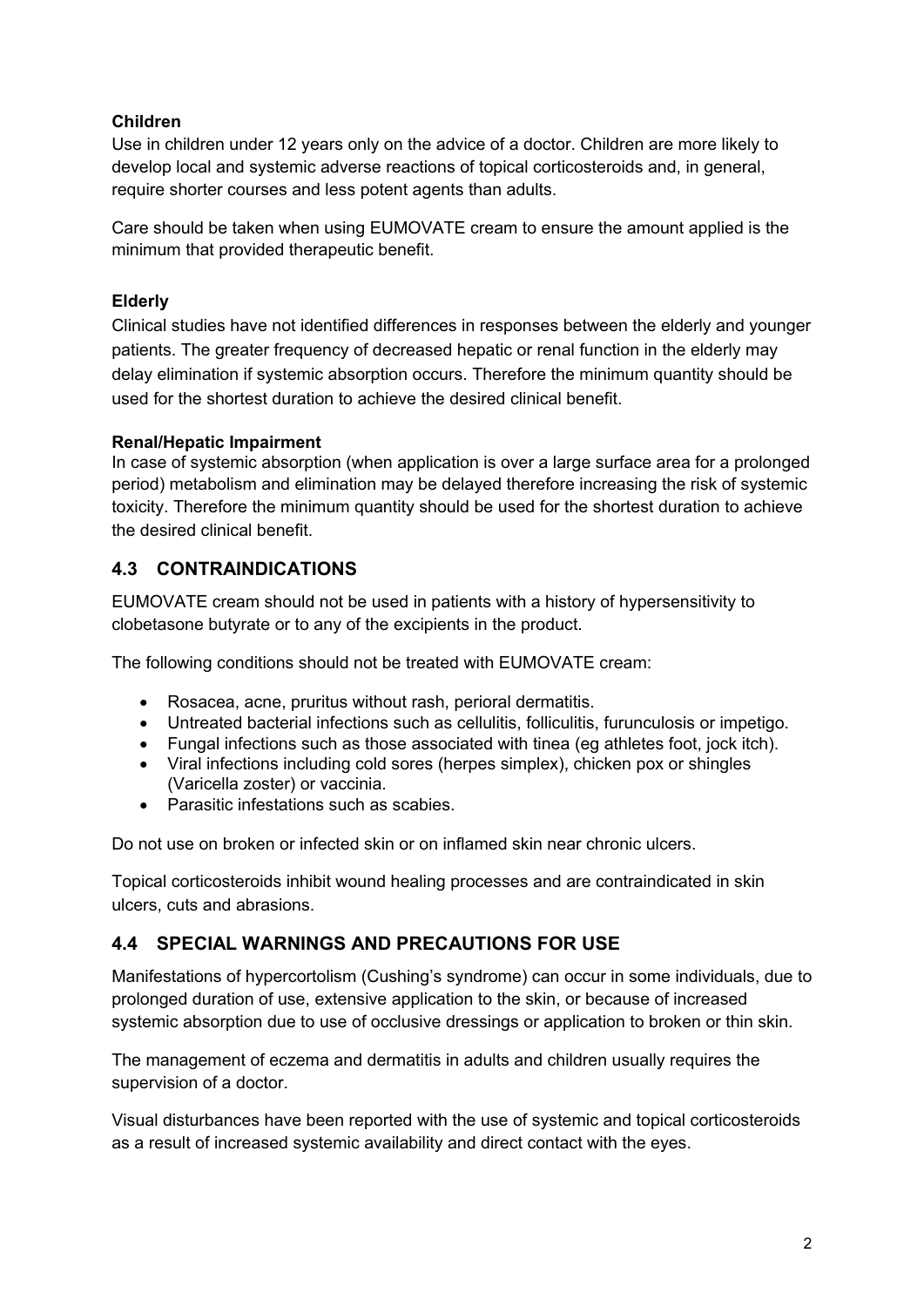Consequently, if a patient presents with symptoms such as blurred vision or other visual disturbances, the patient should be considered for referral to an ophthalmologist for evaluation as possible causes may include cataract, glaucoma or rare diseases such as central serous chorioretinopathy (CSCR)

EUMOVATE cream should not be used for the treatment of psoriasis as this condition needs to be managed by a doctor.

EUMOVATE cream should not be used concomitantly with other corticosteroids (by systemic or topical routes), as this may increase the risk of unwanted effects.

For external use only. This and all medication should be kept out of the reach of children. In the case of accidental ingestion, professional assistance should be sought or the Poisons Information Centre contacted immediately (see Section 4.9 OVERDOSE).

#### **Systemic Absorption**

EUMOVATE cream treatment for more than a few days may lead to significant systemic absorption.

The systemic absorption of clobetasone would be expected to increase if:

- large amounts of EUMOVATE cream are used;
- large areas of skin are treated;
- treated skin is damaged or diseased;
- thin skin (such as on the face) or skin in intertrigenous regions is treated;
- the treated area is occluded.

In comparison with adults, children and infants may absorb proportionally larger amounts of topical corticosteroids and thus be more susceptible to systemic adverse effects. This is because children have an immature skin barrier and a greater surface area to body weight ratio compared with adults.

#### **Infection**

Topical corticosteroid therapy may predispose to local infection. Appropriate antimicrobial therapy should be used whenever treating inflammatory lesions which have become infected. Any spread of infection requires withdrawal of topical corticosteroid therapy and administration of appropriate antimicrobial therapy.

#### **Skin Damage**

Topical corticosteroids cause atrophy of the epidermis and damage to the dermis. This may produce atrophic striae and discolouration, which are usually permanent. These are more likely to occur with prolonged therapy, occlusive dressings, application to intertrigenous areas, application to the face, and in children.

EUMOVATE cream should not be used on the face, groin, genitals or between the toes. As with other topical corticosteroids, it should not be used on skin with impaired circulation, such as stasis ulcers, since it may cause prolonged vasoconstriction.

#### **Occlusive Dressings**

Do not use with occlusive dressings, as occlusion increases the possibility of local and systemic side effects. Infants and children are at greater risk than adults.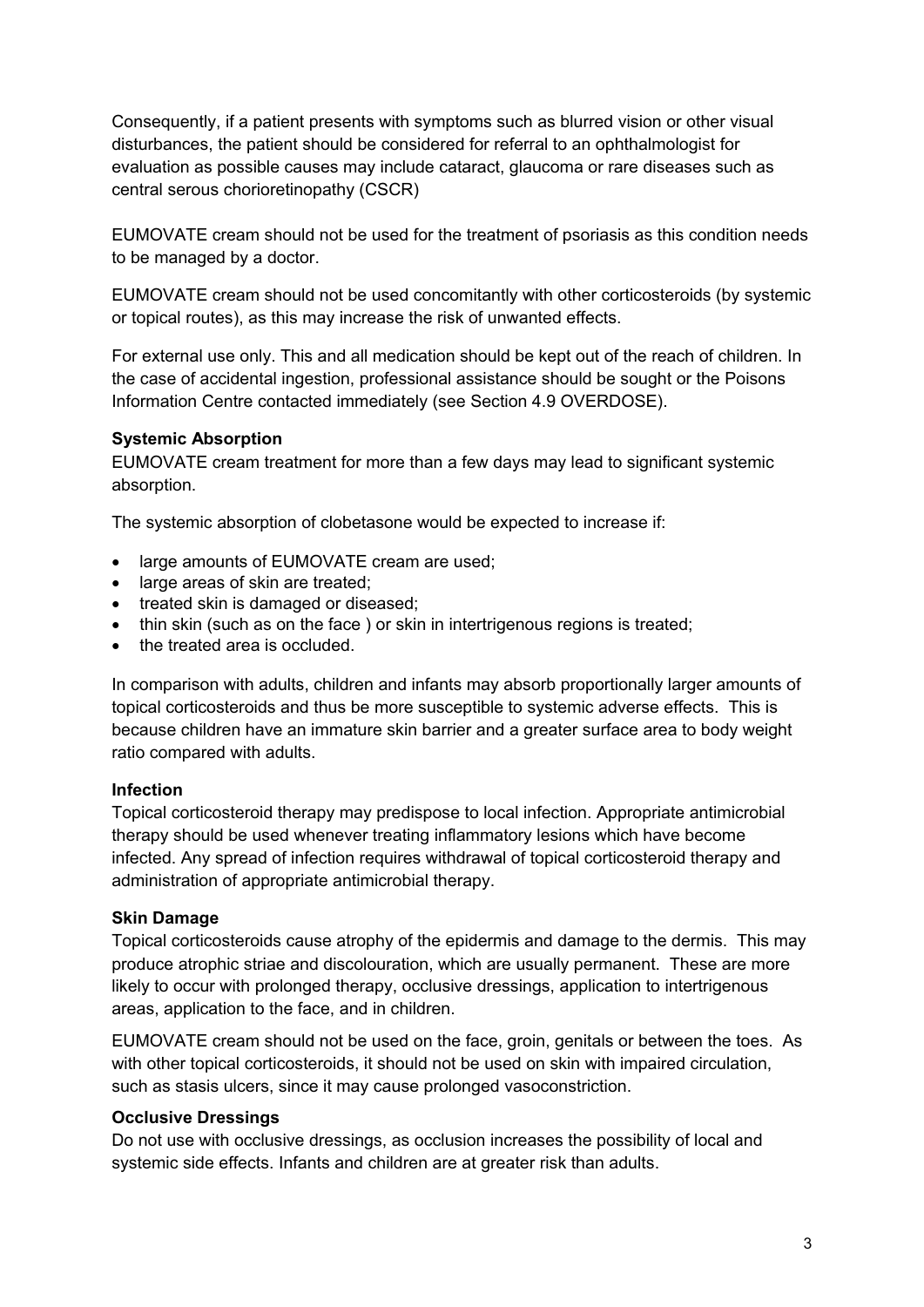#### **Use near eyes**

Care should be taken to ensure that the cream does not enter the eye, as cataracts and glaucoma might result from repeated exposure.

#### **Use in renal/hepatic impairment**

In case of systemic absorption (when application is over a large surface area for a prolonged period) metabolism and elimination may be delayed therefore increasing the risk of systemic toxicity).

#### **Use in the elderly** See Section 4.2 DOSE AND METHOD OF ADMINISTRATION

#### **Paediatric use**

In infants and children, long term continuous topical therapy should be avoided, since skin damage and adrenal suppression can occur even without occlusion. The least potent corticosteroid that will control the disease should be selected. In infants, the napkin may act as an occlusive dressing, and increase absorption. Corticosteroids may inhibit linear bone growth and inhibit epiphyseal maturation. Treatment should be minimised and supervised closely.

#### **Effects on laboratory tests**

No data available.

### **4.5 INTERACTIONS WITH OTHER MEDICINES AND OTHER FORMS OF INTERACTIONS**

None reported. EUMOVATE cream should not be used concomitantly with other topical or systemic corticosteroids, either prescribed or obtained over-the-counter (such as hydrocortisone) as this may increase the likelihood of drug interactions.

Co-administered drugs that can inhibit CYP3A4 (e.g. ritonavir, itraconazole) have been shown to inhibit the metabolism of corticosteroids leading to increased systemic exposure. The extent to which this interaction is clinically relevant depends on the dose and route of administration of the corticosteroids and the potency of the CYP3A4.

### **4.6 FERTILITY, PREGNANCY AND LACTATION**

#### **Effects on fertility**

There are no data in humans to evaluate the effect of topical corticosteroids on fertility.

#### **Use in pregnancy**

#### **(Pregnancy Category A)**

There are limited data from the use of EUMOVATE cream in pregnant women. Topical administration of corticosteroids to pregnant animals can cause abnormalities of foetal development including cleft palate and intra-uterine growth retardation. Studies in mice, rats and rabbits revealed similar findings following administration of clobetasone butyrate. The relevance of this finding to humans has not been established.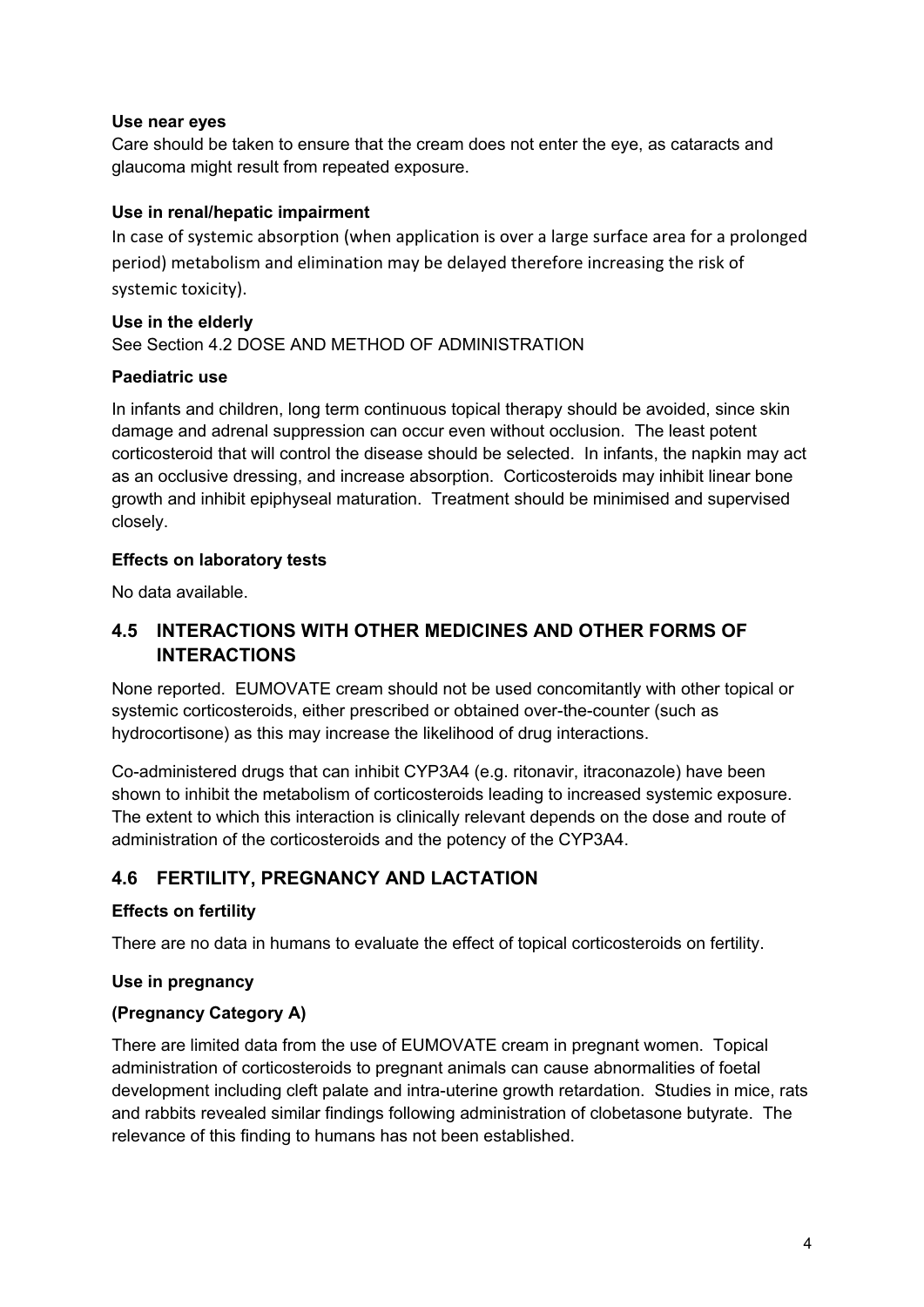Administration of clobetasone during pregnancy should only be considered if the expected benefit to the mother outweighs the risk to the foetus. The minimum quantity should be used for the minimum duration.

Women who are pregnant should consult a doctor before use.

#### **Use in lactation**

The safe use of topical corticosteroids during lactation has not been established. It is not known whether the topical administration of corticosteroids could result in sufficient systemic absorption to produce detectable amounts in breast milk. Administration of clobetasone during lactation should only be considered if the expected benefit to the mother outweighs the risk to the infant.

Women who are breast-feeding should seek medical advice before using this product.

If used during lactation, clobetasone should not be applied to the breasts to avoid accidental ingestion by the infant.

### **4.7 EFFECTS ON ABILITY TO DRIVE AND USE MACHINES**

There have been no studies to investigate the effect of clobetasone on driving performance or the ability to operate machinery. A detrimental effect on such activities would not be anticipated from the adverse reaction profile of topical clobetasone.

## **4.8 ADVERSE EFFECTS (UNDESIRABLE EFFECTS)**

Systemic side effects are more likely in children, if large areas of the skin are treated or if large amounts are used, if treatment is prolonged or if treated areas are occluded.

The use of corticosteroids by multiple routes of administration (eg topical and oral or inhaled) may increase the likelihood of adverse reactions occurring.

Adverse events drug reactions (ADRs) are listed below by MedDRA system organ class and by frequency. Frequencies are defined as: very common (≥1/10), common (≥1/100 and <1/10), uncommon (≥1/1000 and <1/100), rare (≥1/10,000 and <1/1000) and very rare (<1/10,000) including isolated reports.

#### **Infections and Infestations**

Very rare: Opportunistic infection

#### **Immune System Disorders**

Very rare: Hypersensitivity. Local hypersensitivity reactions such as erythema, rash, pruritus, urticaria, local skin burning and allergic contact dermatitis may occur at the site of application and may resemble symptoms of the condition under treatment.

Patients should be advised to stop treatment if signs of hypersensitivity appear.

#### **Endocrine Disorders**

Very rare Hypothalamic-pituitary adrenal (HPA) axis suppression: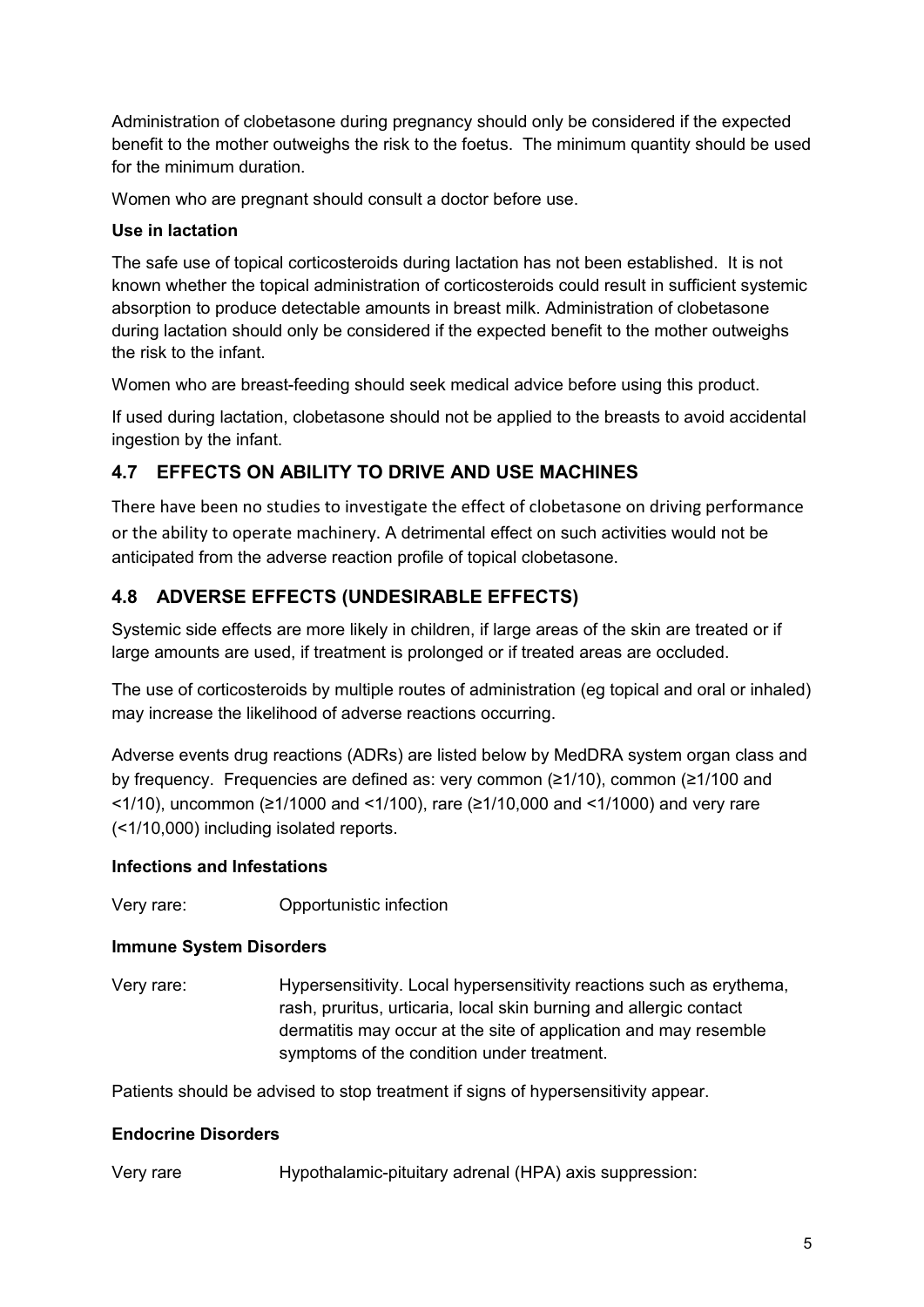Cushingoid features (e.g. moon face, central obesity), delayed weight gain/growth retardation in children, osteoporosis, glaucoma, hyperglycaemia/glucosuria, cataract, hypertension, increased weight/obesity, decreased endogenous cortisol levels.

#### **Skin and Subcutaneous Tissue Disorders**

Rare Hypersensitivity, allergic contact dermatitis, urticaria, skin atrophy<sup>\*</sup>, pigmentation changes\*, exacerbation of underlying symptoms, local skin burning, hypertrichosis, rash, pruritus, erythema, hair disorders, bruising, rosacea. Exacerbation of eczema and dermatitis has also been reported.

With prolonged treatment, permanent damage (including development of stria and telangiectases) to the dermis may occur.

Patients should be advised to stop treatment if signs of hypersensitivity appear.

### **Reporting suspected adverse effects**

Reporting suspected adverse reactions after registration of the medicinal product is important. It allows continued monitoring of the benefit-risk balance of the medicinal product. Healthcare professionals are asked to report any suspected adverse reactions at [www.tga.gov.au/reporting-problems.](http://www.tga.gov.au/reporting-problems)

## **4.9 OVERDOSE**

#### **Symptoms and Signs**

Topically applied clobetasone may be absorbed in sufficient amounts to produce systemic effects. Acute overdosage is very unlikely to occur. However, in the case of chronic overdosage or misuse, the features of hypercortisolism may occur (see Section 4.8 ADVERSE EFFECTS (UNDESIRABLE EFFECTS). There is also a risk of skin atrophy with the chronic use of topical steroids.

### **Treatment**

In the event of overdose, clobetasone should be withdrawn gradually under medical supervision because of the risk of glucocorticosteroid insufficiency.

For information on the management of overdose, contact the Poisons Information Centre on 13 11 26 (Australia).

# **5 PHARMACOLOGICAL PROPERTIES**

## **5.1 PHARMACODYNAMIC PROPERTIES**

#### **Mechanism of action**

Pharmacological studies in man and animals have shown that clobetasone butyrate has a relatively high level of topical activity accompanied by a low level of systemic activity.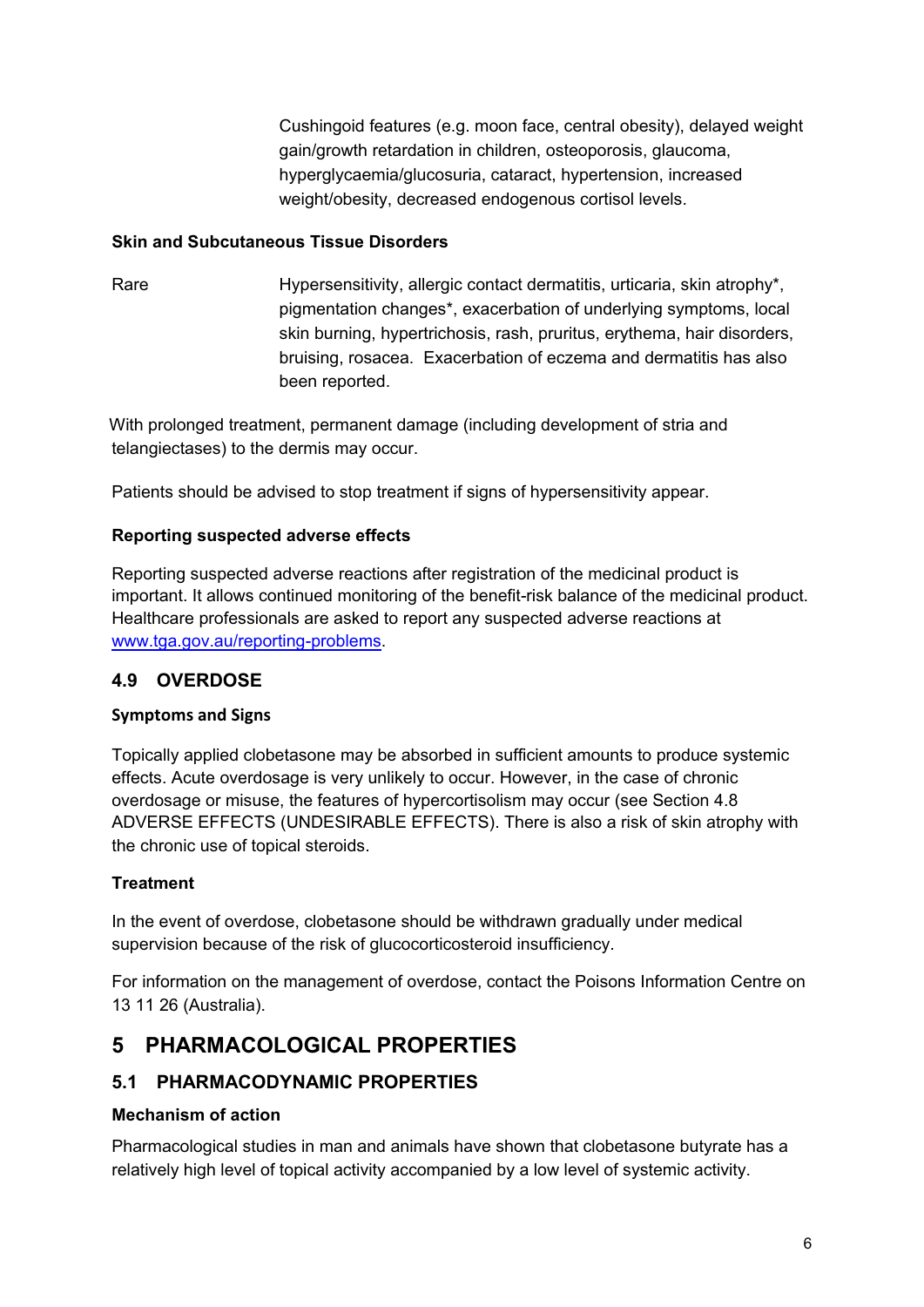The anti-inflammatory properties of clobetasone butyrate reduce the erythema and itchiness associated with eczema and dermatitis.

The cream base in EUMOVATE Cream has moisturising properties.

#### **Clinical trials**

No data available.

### **5.2 PHARMACOKINETIC PROPERTIES**

Data are lacking on the systemic distribution, metabolism and excretion of clobetasone butyrate in humans.

Although pharmacokinetic studies were not carried out with the cream formulation, plasma clobetasone butyrate levels would be expected to be no greater or even lower, with the cream formulation, as creams are less occlusive than ointments.

#### **Absorption**

A single application of 30 g clobetasone butyrate 0.05% ointment to eight patients (3 with eczema and 5 with psoriasis) resulted in a small rise in plasma clobetasone butyrate levels during the first three hours not exceeding 0.6 ng/mL then the levels gradually decreased. The maximum plasma level reached in the first three hours was 0.6 ng/mL. This rise in levels was followed by a more gradual decline with plasma levels of clobetasone butyrate falling below 0.1 ng/mL (the lower limit of the assay) after 72 hours. The normal diurnal variation in plasma cortisol levels was not affected by the application of clobetasone butyrate ointment.

## **5.3 PRECLINICAL SAFETY DATA**

In studies conducted in rats and dogs, histological changes induced by clobetasone butyrate were typical of corticosteroids (thymic involution, adrenal cortex atrophy, fatty replacement of bone marrow, lympholysis of the spleen and lymph nodes, and a reduction or disappearance of eosinophils from the endometrium). However, on a dose-for-dose basis, these findings were of a lesser severity than those associated with other corticosteroids.

#### **Genotoxicity**

No data available.

#### **Carcinogenicity**

No data available.

# **6 PHARMACEUTICAL PARTICULARS**

### **6.1 LIST OF EXCIPIENTS**

The excipients are glycerol, glycerol monostearate, cetostearyl alcohol, beeswax substitute 6621, arlacel 165, dimeticone 20, chlorocresol, sodium citrate dihydrate, citric acid monohydrate, water-purified.

### **6.2 INCOMPATIBILITIES**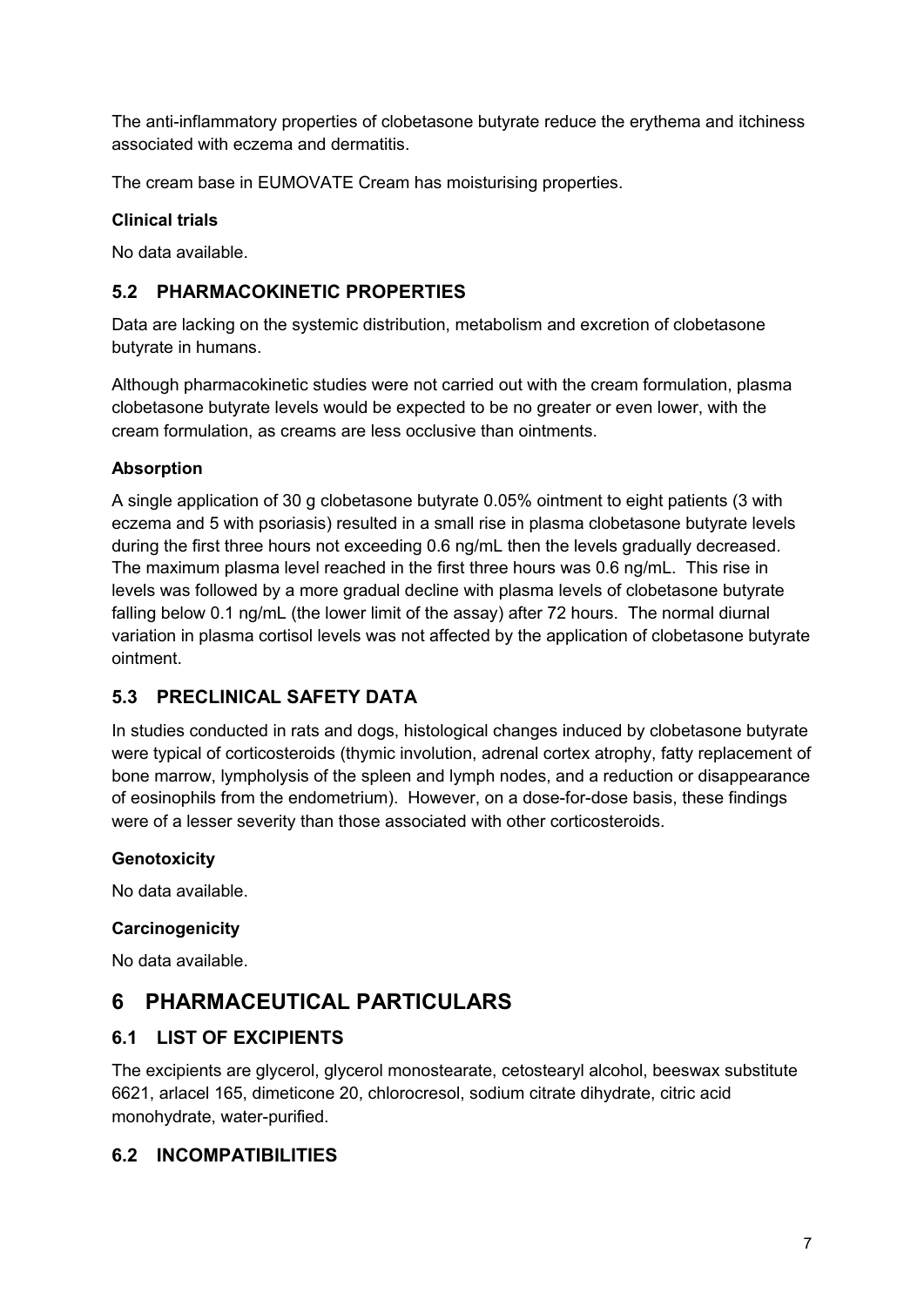Incompatibilities were either not assessed or not identified as part of the registration of this medicine.

## **6.3 SHELF LIFE**

In Australia, information on the shelf life can be found on the public summary of the Australian Register of Therapeutic Goods (ARTG). The expiry date can be found on the packaging.

## **6.4 SPECIAL PRECAUTIONS FOR STORAGE**

Store below  $25^{\circ}$ C.

## **6.5 NATURE AND CONTENTS OF CONTAINER**

Aluminium tubes containing 15 g and 30 g.

A 5 g physician's sample pack is also available.

Not all pack sizes may be distributed in Australia.

## **6.6 SPECIAL PRECAUTIONS FOR DISPOSAL**

In Australia, any unused medicine or waste material should be disposed of by taking to your local pharmacy.

### **6.7 PHYSICOCHEMICAL PROPERTIES**

Clobetasone butyrate is a corticosteroid used topically for its glucocorticoid effects. Its chemical name is 21-chloro-9 $\alpha$ -fluoro-17 $\alpha$ -hydroxy-16 $\beta$ -methylpregna-1,4-diene-3,11,20trione 17-butyrate.

Molecular formula:  $C_{26}H_{32}C$ IFO<sub>5</sub>

Molecular weight: 479.0

#### **Chemical structure**



#### **CAS number**

25122-57-0

# **7 MEDICINE SCHEDULE (POISONS STANDARD)**

Pharmacist Only Medicine

# **8 SPONSOR**

GlaxoSmithKline Australia Pty Ltd